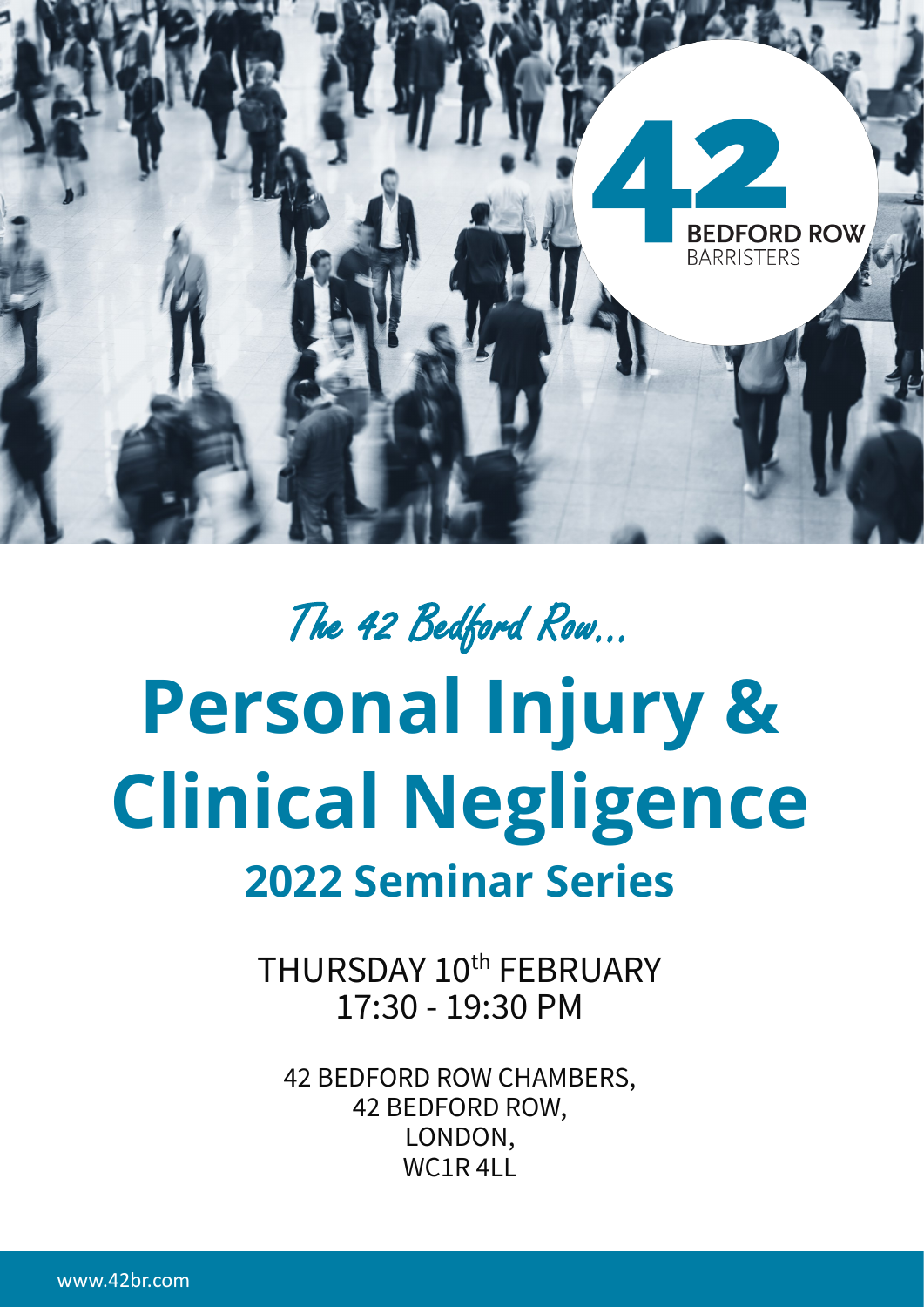



These talks are aimed at practitioners of all levels of PQE. They will provide an invaluable update in an era where home working has made that more challenging.

### **[17: 15 - 17: 30] Registration**

**[17: 30 - 18:00] "Well it's your fault too" developments in Contributory Negligence in Personal Injury & Medical Law cases** 

*Thomas Wood* 

**[18:00 - 18: 30] Covid: the ongoing impact on procedure and quantum** *Neil Clark* 

**[18: 30 - 19:30] Refreshments** 

*Drinks will be served after the seminar from 18:30 - 19:30pm* 

## **Meet the Team:**

Our Personal Injury &

Clinical Negligence Group:

We are one of the UK's most highly rated chambers for clinical negligence and personal injury.

Our group includes seven who are listed as 'leading juniors in their field' by Chambers and Partners.

We understand the challenging personal circumstances often experienced by those who suffer serious personal or medical injury. Our services include out of hours support and are focused on reaching a satisfactory outcome as quickly as the legal process allows.

#### **Here are the main of areas of our work :-**

- Catastrophic injury, including spinal and brain injury, and ensuing payment structures
- Complex regional pain syndrome (CRPS)
- Civil Fraud
- Claims arising out of historic sexual abuse
- Costs
- Employers liability including stress at work
- Equine and other animal accidents
- Fatal accidents
- Highways claims
- Industrial disease including NIHL, VWF and asbestosis/ mesothelioma
- Inquests, including Article 2 hearings
- Insurance issues/indemnity
- Motorcycle accidents
- Occupiers and public liability
- Product liability